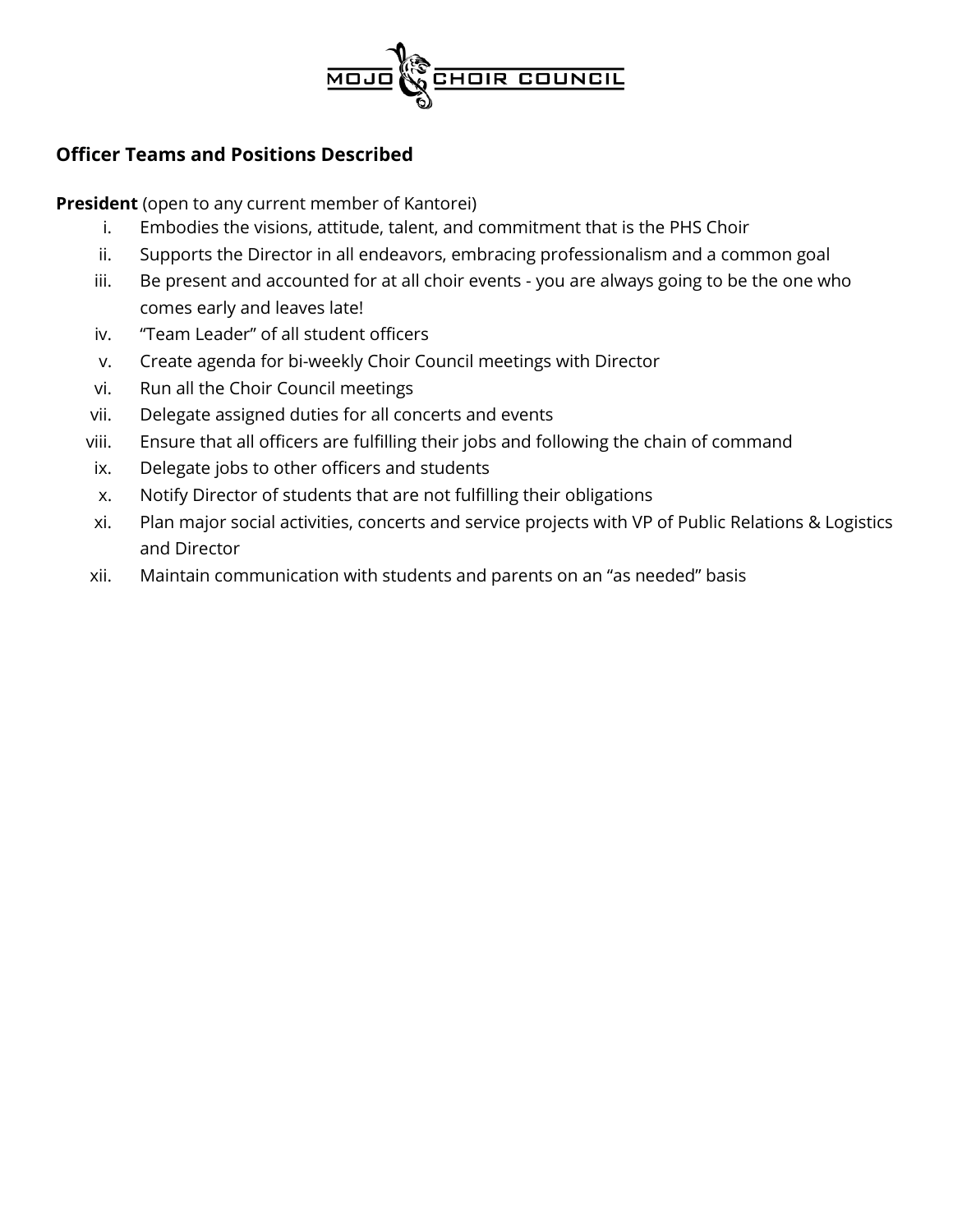### **ADMINISTRATIVE TEAM**

### **Administrative Vice President** (open to any current member of Kantorei)

*STAFF: Administrative Secretaries, Treasurer*

- i. Oversee and assist the Administrative Secretaries / Treasurer to ensure that tasks and deadlines are met with quality
- ii. Take the official minutes and attendance for all Choir Council meetings and events as needed (via provided or personal laptop in MS Word)
- iii. Distribute the minutes via e-mail to members and/or students in a timely fashion
- iv. Send out official reminders/announcements to students and parents
- v. Keep track of Letterman points for students
- *vi. With assistance from Administrative Secretaries / Treasurer and proper delegation:* 
	- a. Maintain an accurate calendar of choir events on the Choir Google Calendar
	- b. Create programs and posters for the PHS Choir Program
	- c. Maintain all forms of social media (Choir Website, Twitter, and Facebook)
	- d. Assist in creating and duplicating documents on an "as needed" basis
	- e. Assist Director with event and UIL documents on an "as needed" basis
	- f. Assist Director with field trip documents on an "as needed" basis
	- g. Coordinate Choir Representatives from the classes ensuring that tasks and deadlines are met with quality

**Administrative Secretary** (open to any current or future Varsity Choir member) *Reports to: Administrative Vice President*

- i. Maintain an accurate record of students
- ii. Maintain an accurate calendar of choir events on the Choir Google Calendar
- iii. Create programs and posters for the PHS Choir Program
- iv. Maintain all forms of social media (Choir Website, Twitter, and Facebook)
- v. Send out e-mail reminders on an "as needed" basis
- vi. Assist in creating and duplicating documents on an "as needed" basis
- vii. Assist Director with event and UIL documents on an "as needed" basis
- viii. Generate thank you notes and e-mails to those who assist us

**Treasurer** (open to any current or future Varsity Choir member) *Reports to: Administrative Vice President*

- i. Assist director in the ordering of t-shirts, awards, etc.
- ii. Keep track of order forms (including food) and sizing for shirts
- iii. Assist with fundraising events on an "as needed" basis
- iv. In charge of assisting other officers with food orders for choir events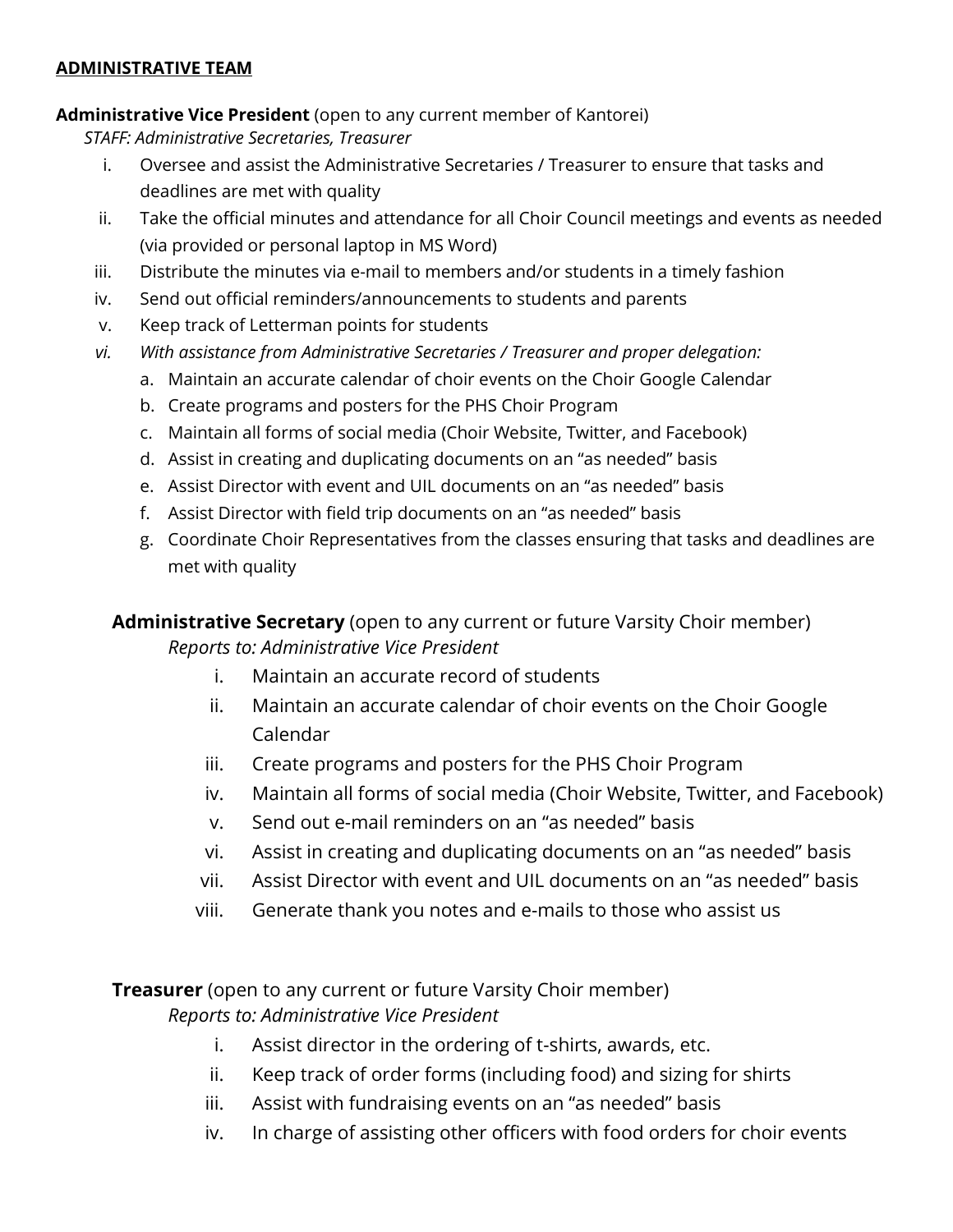#### **INVENTORIES AND RECORDS TEAM**

### **Vice President of Inventories and Records** (open to any current member of Kantorei)

#### *STAFF: Librarians, Uniform Managers*

- i. Oversee and assist the Librarians / Uniform Managers to ensure that tasks and deadlines are met with quality
- ii. In charge of facilitating student and parent surveys through Survey Monkey on an "as needed: basis
- *iii. With assistance from Librarians / Uniform Managers and proper delegation:* 
	- a. Maintain an accurate and organized record of music
	- b. Check in and out music to students in all classes
	- c. Maintain an accurate and organized record of folders distributed to students
	- d. Facilitate music collection and sorting at the end of each semester and on an "as needed" basis
	- e. Assist treasurer in keeping record of music that is missing / not turned in
	- f. Assist the Uniform Managers and to ensure uniforms are properly checked in, checked out and maintained
	- g. Assist with document creation on an "as needed" basis

# **Librarian** (open to any current or future Varsity Choir member)

## *Reports to: Vice President of Inventories and Records*

- i. Maintain an accurate and organized record of music
- ii. Check in and out music to students in all classes
- iii. Maintain an accurate and organized record of folders distributed to students
- iv. Facilitate music collection and sorting at the end of each semester and on an "as needed" basis
- v. Assist treasurer in keeping record of music that is missing / not turned in
- vi. Assist with document creation on an "as needed" basis

# **Uniform Manager** (open to any current or future Varsity Choir member) *Reports to: Vice President of Inventories and Records*

- i. Keeps the uniform room in order
- ii. Maintains student uniform information
- iii. Monitors uniform conditions and reports issues IMMEDIATELY
- iv. Helps to distribute and collect / organize uniforms for use and cleaning